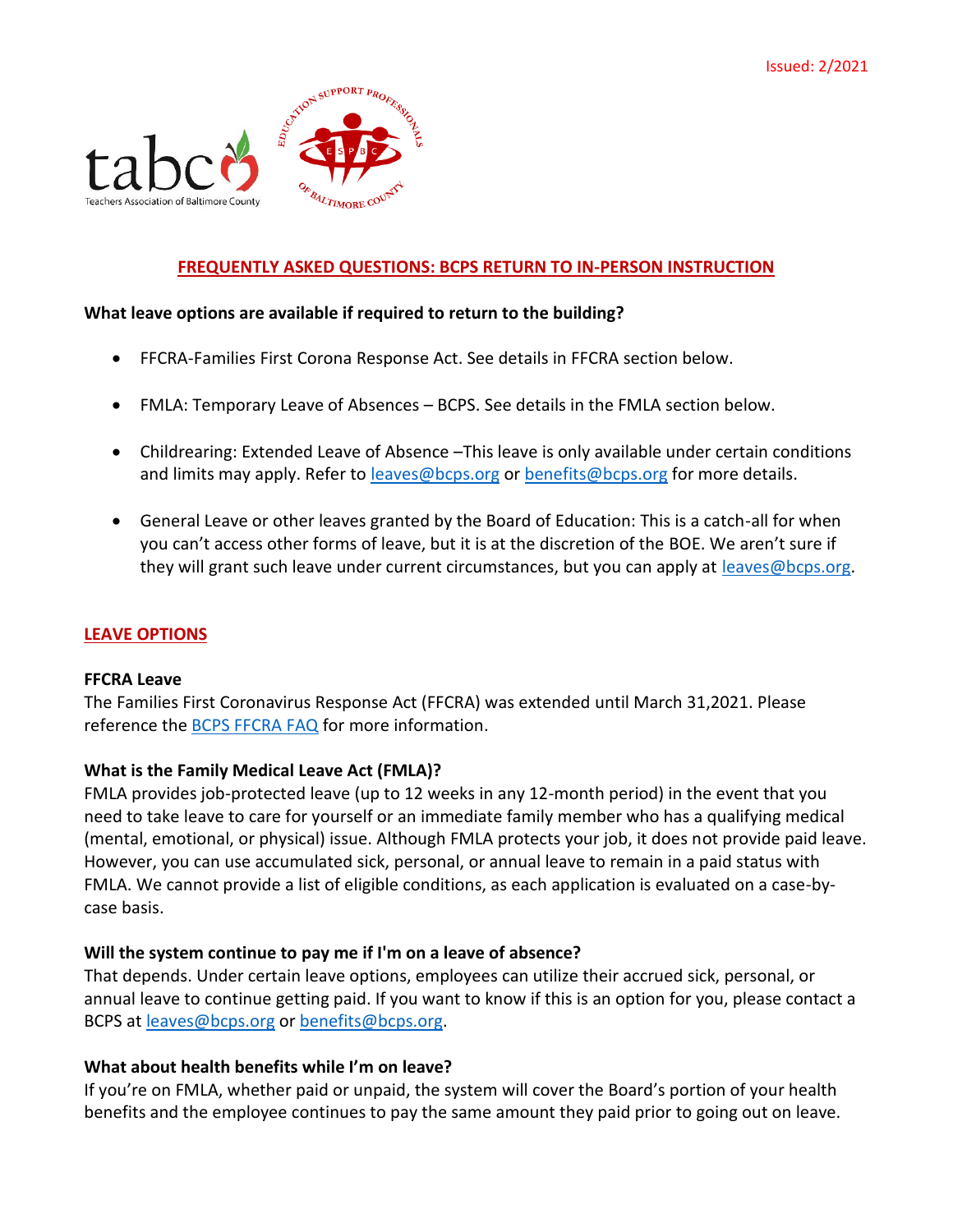Once FMLA expires, or if the employee moves to other unpaid leave, then the employee is responsible for the full cost of their benefit premiums.

# **AMERICANS WITH DISABILITIES ACT (ADA)**

#### **ADA Accommodations**

TABCO/ESPBC are asking BCPS to approve teleworking as an accommodation for the following situations, upon receipt of the employee's ADA application:

- Employees who cannot get the vaccine due to medical reasons, including those who are pregnant.
- Employees who are at increased risk of severe illness from the virus that causes COVID-19, as defined by the CDC, until they are vaccinated.
- For all other ADA requests, including employees who might be at an increased risk, as per the CDC, each case will be reviewed independently with the employee. Our statewide union has developed an informative FAQ on ADA and Leaves of Absences. Please consult the [MSEA ADA](https://marylandeducators.org/faq/ada-and-leave/)  [and Leave Options](https://marylandeducators.org/faq/ada-and-leave/) if you have general questions about the Americans with Disabilities Act, including which conditions would qualify you for an accommodation. There is no comprehensive list of qualifying disabilities under the ADA, so please refer to the Equal Opportunity Commission's website [www.eeoc.gov.](http://www.eeoc.gov/) BCPS has developed a **FAQs** for COVID-19 [Return to Work Concerns](https://hr.bcps.org/common/pages/DisplayFile.aspx?itemId=66773663) to answer questions.

#### **Where can I find the ADA form and how do I submit it?**

You can find the forms online on the [BCPS website under the Office of Equal Employment Opportunity.](https://hr.bcps.org/cms/One.aspx?portalId=9048980&pageId=9118142) Once your application is complete, including the section that must be filled out by your doctor, you can fax it to 410-296-2618. We recommend you retain a copy of all paperwork submitted to and received from BCPS. If accommodations are granted, please work directly with the Department of Human Resources and the EEO office to ensure that you are following all protocols and guidelines established by BCPS.

## **VACCINES**

## **What is the timeline for how soon vaccines are available for educators, and how will we be alerted to sign up?**

At this time, BCPS will email registration links to staff at their BCPS email address. Employees will be invited in phases, so some staff may receive the link before others. Please contact your administrator if you have questions about which phase you are in. BCPS also recommends staff sign up at hospital sites and [https://www.marylandvax.org/.](https://www.marylandvax.org/) TABCO and ESPBC are aware that many staff are not able to get vaccine appointments and we continue to advocate for an opportunity to be vaccinated before being forced to return to in-person learning.

## **I do not live in Baltimore County. Should I expect to receive the vaccine from my county of residence or Baltimore County?**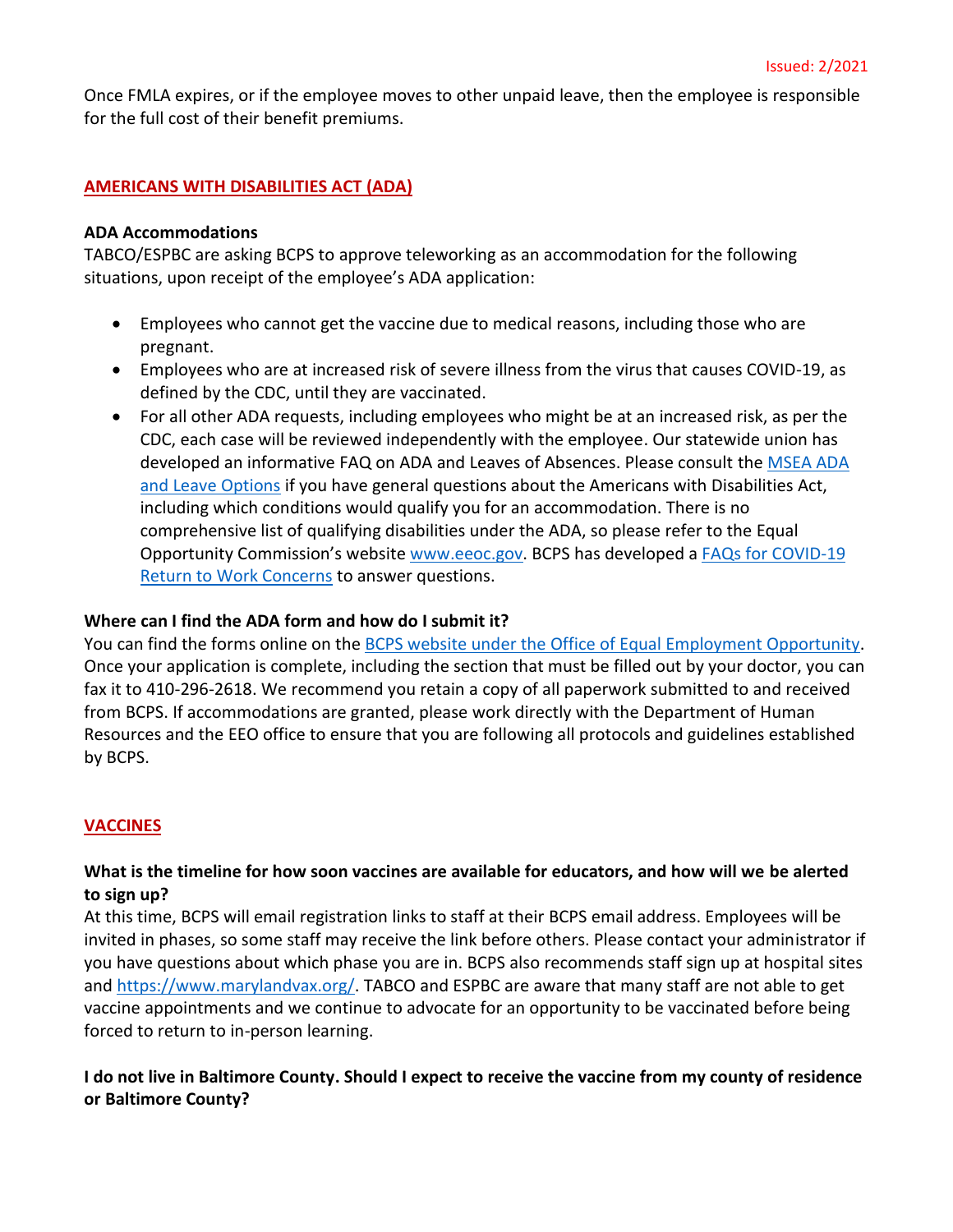Educators will be eligible to receive the vaccine through Baltimore County as staff members. However, if you qualify to receive the vaccine as part of an earlier phase in the county in which you live, you should register to receive it there if that date is sooner.

## **Can a family member in my household be vaccinated with me through BCPS?**

BCPS will only be offering the vaccine to BCPS employees, not their family members.

#### **Will the vaccine be mandated for all employees?**

BCPS is not currently mandating the vaccine as a condition of employment. However, we recommend all staff receive the vaccine if they can. Should BCPS decide to mandate the vaccine for all employees, staff could then apply for an exemption. BCPS would make those exemption decisions on a case-bycase basis. For additional questions about vaccine availability and rollout, monitor the updates that you receive directly from BCPS leadership.

#### **SICK LEAVE BANK**

#### **Is the TABCO sick leave bank and Unified sick leave bank still processing sick leave bank forms?**

Yes, both sick leave banks are processing forms and submitting those forms over to BCPS for processing.

## **Where can I obtain a sick leave bank form?**

Reach out to Mrs. Jacque Gerhardt at [jgerhardt@mseanea.org](mailto:jgerhardt@mseanea.org) or Mrs. Danielle Jones at [djones@mseanea.org](mailto:djones@mseanea.org) and they will email you a sick leave bank form.

#### **How do I submit my sick leave bank form?**

Once you complete the form you can submit your form by scanning it to the above-mentioned email addresses or you can mail and fax your forms into the TABCO/ESPBC office.

**Fax: 410-337-7081, Attention: Jacque & Danielle Mailing Address: 1220-C East Joppa Road, Suite 514, Towson, MD 21286**

Note: PLEASE DO NOT SEND A PICTURE OF YOUR SICK LEAVE BANK FORM. WE ARE UNABLE TO PROCESS UNLESS WE HAVE THE ACTUAL FORM.

**Can the sick leave bank be utilized to work remotely during the COVID-19 pandemic?** No, sick leave bank has strict requirements to be used.

#### **HYBRID MODEL TEACHING**

# **When are staff expected to return?**

Under the current hybrid model, most staff will be expected to return February 22, 2021, unless they have an ADA accommodation to telework, or are using leave. If you are unsure about when you are expected to return to the building, please contact your supervisor.